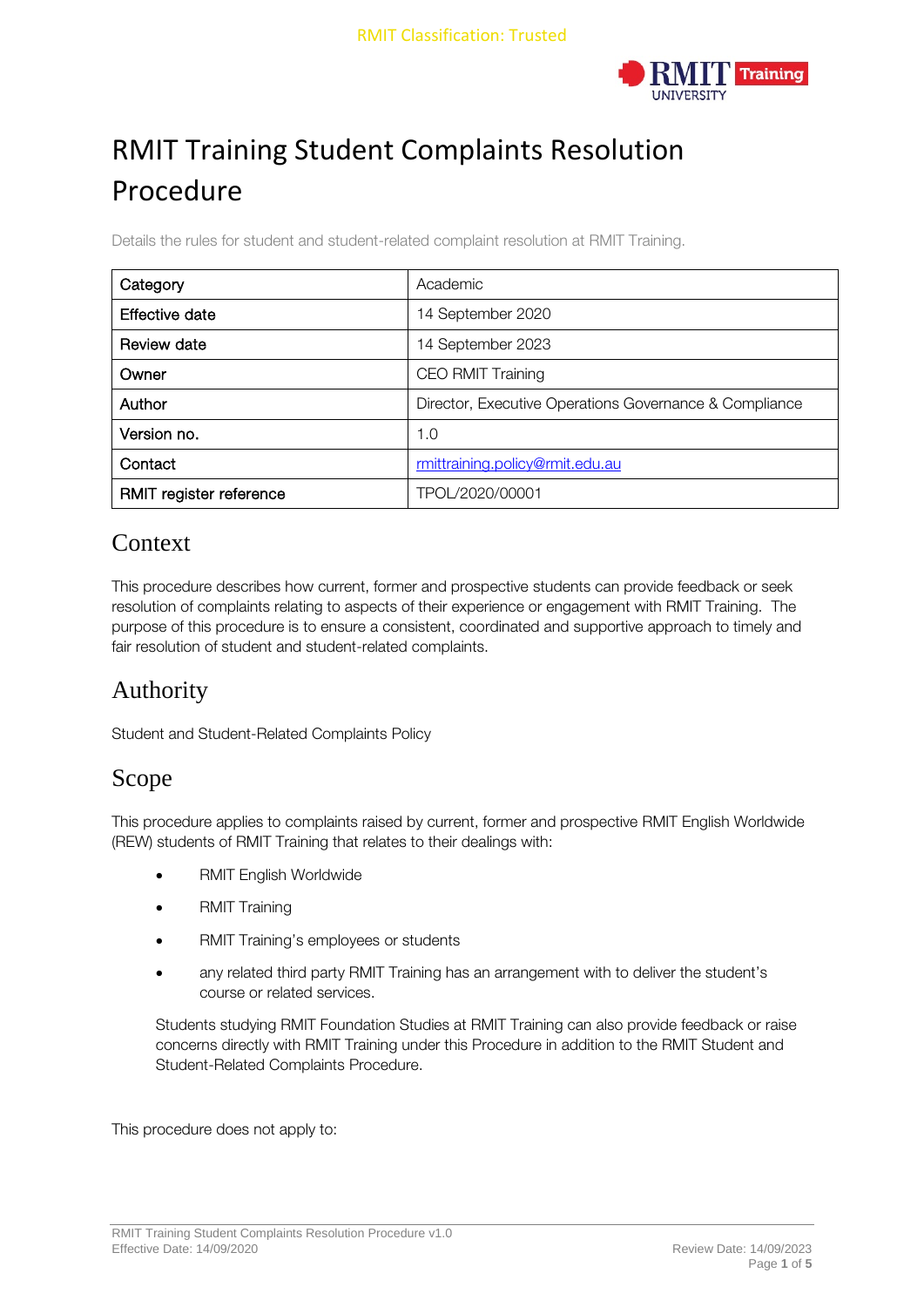- complaints raised by candidates enrolled in a CELTA course with RMIT Training. The candidate should refer to their CELTA offer terms and conditions and Cambridge English Assessment policies for the relevant complaints resolution procedures.
- complaints related to dealings with education agents representing RMIT, admission and/or future enrolment which are covered by the RMIT Student and Student-related Complaints Procedure.

#### Details

- 1. General provisions
	- 1.1. RMIT Training supports students who have feedback, enquiries, concerns and complaints and acknowledges the value of this feedback for continuous improvement of the student experience.
	- 1.2. All parties to a complaint:
		- a) are expected to act in good faith, maintain a fundamental respect for each other and focuson satisfactory and timely resolution
		- b) will not be unfairly disadvantaged or face discrimination as a result of engaging with the complaints procedure.
	- 1.3. All complaints are considered on their merits, on the basis of evidence relevant to the complaint and any mitigating circumstances and are managed in accordance with principles of procedural fairness.
	- 1.4. RMIT Training's preferred approach to the resolution of complaints is, wherever possible, informal and without conflict, and seeks outcomes that are fair and reasonable to all parties.
	- 1.5. RMIT Training supports the welfare of students who are a party to a complaint. Student wellbeing services are available should the student wish to access them.
	- 1.6. Complaints that allege:
		- a) employee misconduct will be assessed and may be used by RMIT Training to initiate employee disciplinary proceedings
		- b) student misconduct will be assessed and may be used by RMIT Training to initiate student misconduct proceedings.
	- 1.7. Some complaints may allege misconduct by an employee or student of a type that RMIT Training is required to report to external authorities such as the police or other government agencies.
	- 1.8. Employees or students may also notify external agencies about conduct that they have reported to RMIT Training. In these circumstances, RMIT Training will maintain its commitment to resolve allegations of misconduct and, where appropriate, initiate the relevant conduct process without compromising or undermining investigations by government and enforcement agencies such as the police.
	- 1.9. RMIT Training works with the RMIT Integrity team and shares information to support compliance and continuous improvement of complaints resolution.
- 2. Feedback, enquiries and concerns (Step 1)
	- 2.1. If a student wishes to provide feedback or has an enquiry or a concern, they may talk to, or write a simple email to: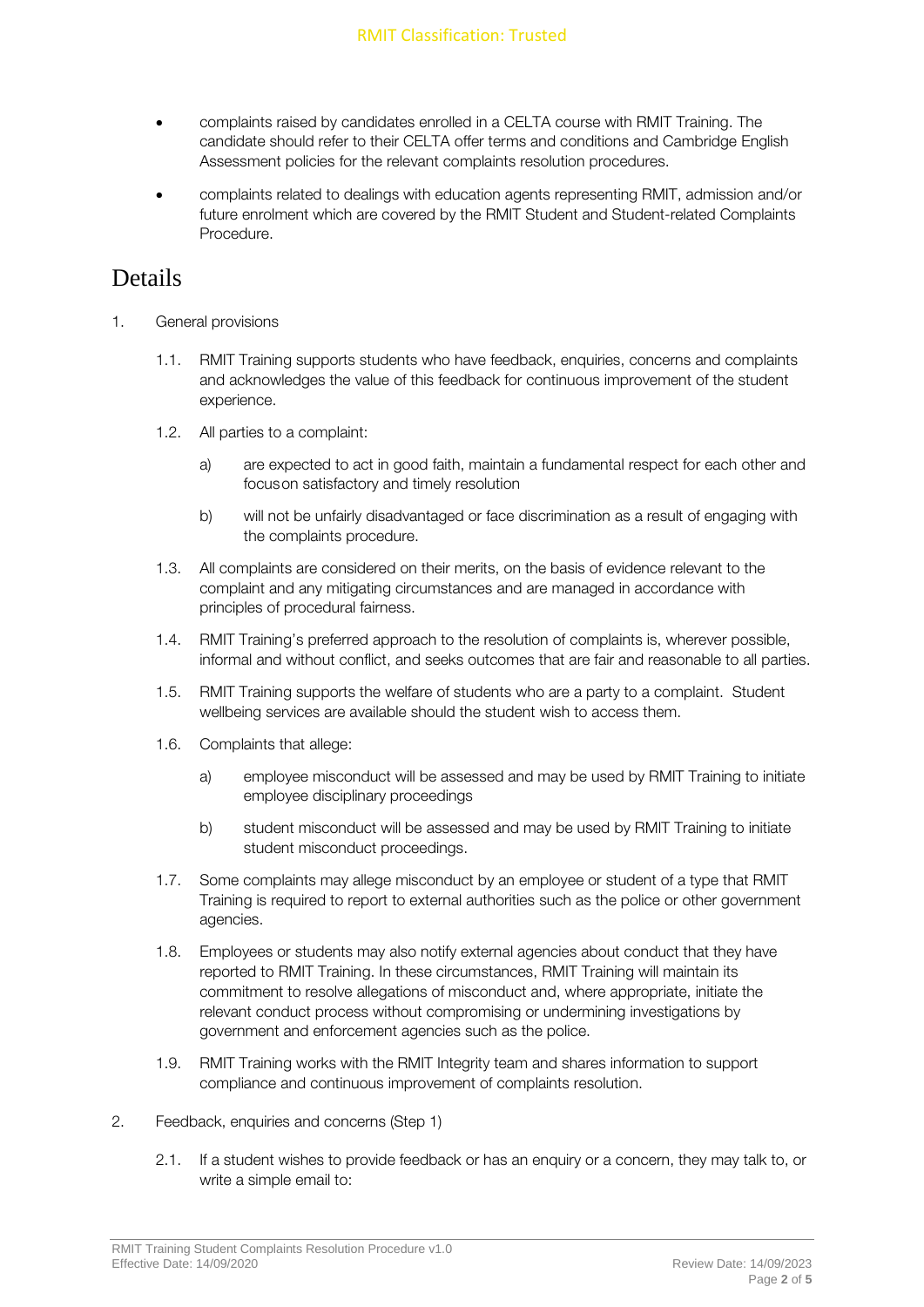- a) their class teacher or
- b) a member of the Student Services team.
- 2.2. Employees of RMIT Training are expected to work with the student to find a timely resolution that is satisfactory to all parties. Class teachers are expected to seek advice from their Academic Co-ordinators.
- 2.3. Feedback, enquiries and concerns can be progressed to a formal complaint for further investigation where:
	- a) the student is dissatisfied with the response
	- b) staff deem the matter to be complex, high risk or unable to be resolved at their level.
- 3. Formal Complaint (Step 2)
	- 3.1. If a student concern cannot be resolved in Step 1, the student may make a formal complaint in writing.
		- a) Foundation Studies students must submit their complaint to ARG Complaints via the RMIT Connect portal and follow the RMIT University Student and Student-Related Complaints Procedure from this point.
		- b) RMIT English Worldwide students must submit their complaint using the RMIT Training Student Complaint Form and follow this procedure from this point.
	- 3.2. The form must be submitted in person at Student Services reception or emailed to: [rewstudent.services@rmit.edu.au.](mailto:rewstudent.services@rmit.edu.au)
	- 3.3. Complaints relating to learning and teaching, or program quality will be referred to the Deputy Director, REW Melbourne, for investigation and resolution.
	- 3.4. Complaints relating to an alleged breach of the staff Code of Conduct by an educator will be referred to the Deputy Director, REW Melbourne, for investigation and resolution and supported by an HR representative nominated by the Director, People and Engagement.
	- 3.5. Complaints relating to an alleged breach of the staff Code of Conduct by another employee will be referred for investigation and resolution by the Executive Director, Commercial and Operations.
	- 3.6. Complaints relating to a Student Services matter will be referred for investigation and resolution to the Student Services Administrator – Operations.
	- 3.7. The responsible manager (or their delegate/s) will commence assessment of the complaint within 10 working days and may make an appointment to discuss the matter with the student.
	- 3.8. The student may bring a support person to any meeting and will be made aware of this option when invited to attend the meeting.
	- 3.9. The responsible manager (or their delegate/s) will notify the student as soon as practicable in writing via their student email (or nominated email for prospective or former students) of the details of the complaint resolution including the decision made, and reasons for the decision. Included in the email will be information on how to access the internal review process if the student is dissatisfied with the outcome.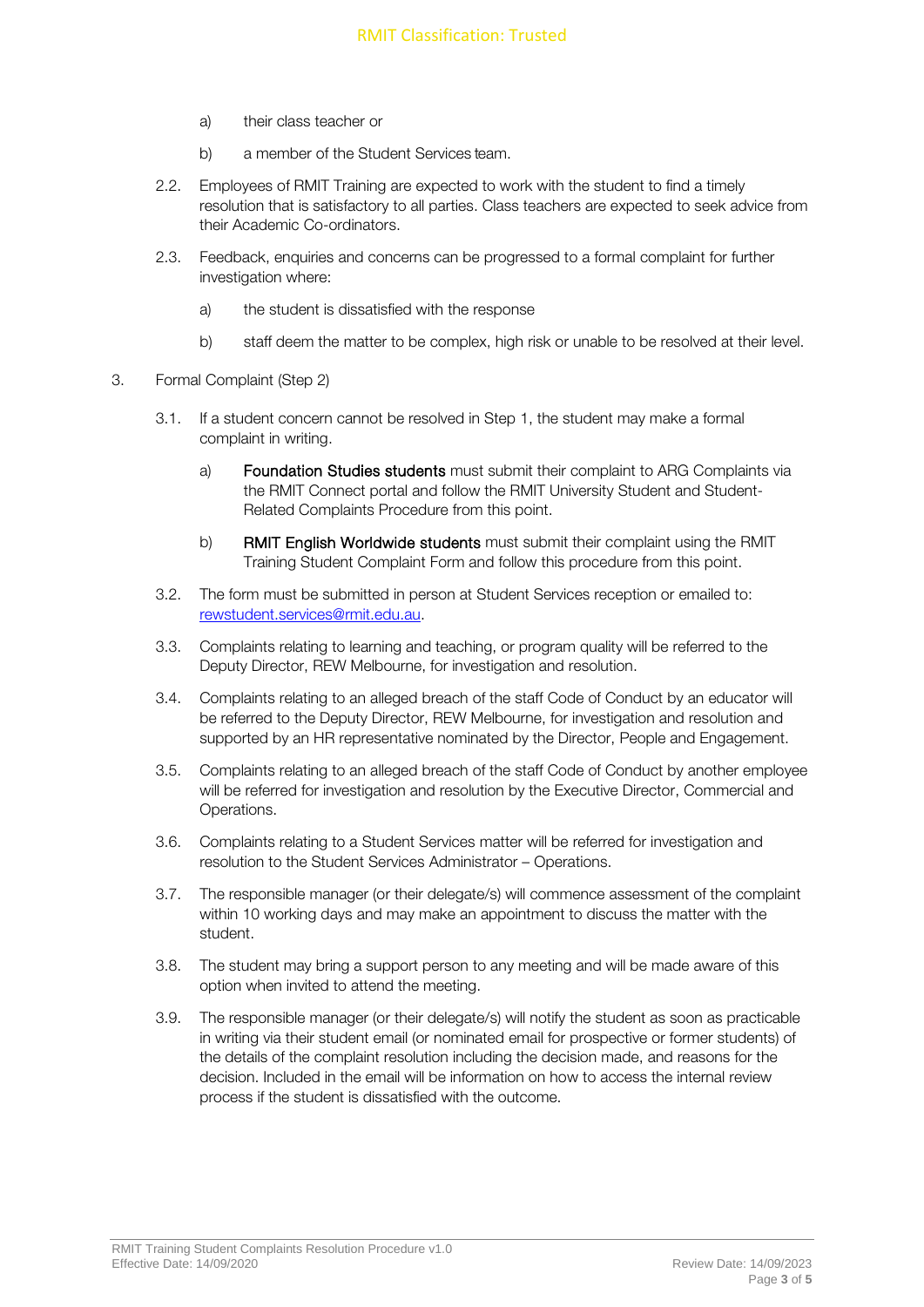- 4. Internal Review (Step 3)
	- 4.1. If a student is not satisfied with the outcome of the formal complaint in Step 2, the student can, within 20 working days, request a review of the outcome by the relevant Director or Executive Director on any of the following grounds:
		- a) there was evidence that RMIT Training did not follow this procedure correctly
		- b) there is new, relevant evidence that was not available when the written complaint was made
		- c) no reasonable decision maker would have made the decision (for example, the responsible manager failed to consider significant factors during the process).
	- 4.2. The request for review is made by submitting a completed RMIT Training Student Complaint Internal Review form in person at Student Services reception or emailed to: [rewstudent.services@rmit.edu.au](mailto:rewstudent.services@rmit.edu.au)
	- 4.3. The relevant Director or Executive Director will consider the review request within 10 working days of receipt and may request to meet and discuss this matter with the student.
	- 4.4. The student may bring a support person to any meeting and will be made aware of this option when invited to attend the meeting.
	- 4.5. The relevant Director or Executive Director (or their delegate) will notify the student as soon as practicable in writing via their student email (or nominated email for prospective or former students) of the decision on the review. Included in the email will be information on how to access the external review process if the student is dissatisfied with the decision.
- 5. External Review (Step 4)
	- 5.1. If a student is not satisfied with the decision of the internal review in Step 3, or believes that RMIT Training has not responded within a reasonable timeframe:
		- a) Student visa holders may submit an external complaint to the [Overseas Student](http://www.ombudsman.gov.au/How-we-can-help/overseas-students) [Ombudsman.](http://www.ombudsman.gov.au/How-we-can-help/overseas-students)
		- b) Non-student visa holders may contact the [Victorian Ombudsman](https://www.ombudsman.vic.gov.au/) for an external review of their complaint:

The Ombudsman will try to determine whether a student has been treated reasonably and may recommend remedial action ifthat is appropriate. The process is available at minimal or no cost to the student.

- 6. Other information
	- 6.1. A student's current enrolment is maintained while a complaint or review process is conducted. This means that a student can and is encouraged to continue to attend classes and arrangements may be made to ensure that a student is not disadvantaged in any way by undertaking this process.
	- 6.2. A written record is kept on a student's file of any complaint, notes of meetings held, statement of outcome and reasons for the outcome. This record is confidential and handled in accordance with RMIT's PrivacyPolicy.
	- 6.3. Students who have issues regarding admission to the University and University courses should access the relevant RMIT University policies on the RMIT website. Enter 'complaints' in the search box in the Current Studentspage.